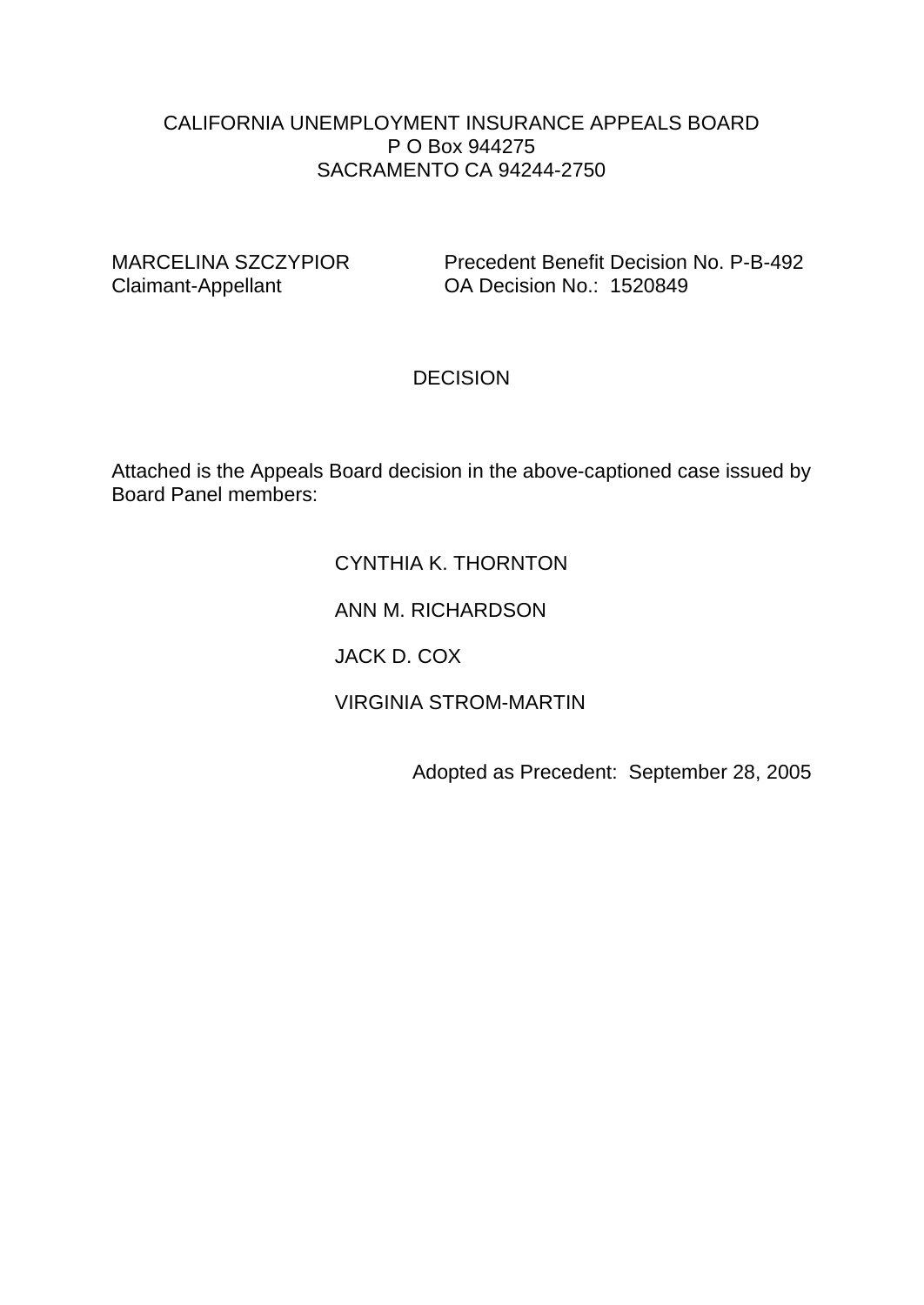Case No.: AO-114803 Claimant: MARCELINA SZCZYPIOR

#### REM

# ISSUE STATEMENT

The claimant appealed from the decision of the administrative law judge which held the claimant was disqualified for benefits under section 1256 of the Unemployment Insurance Code. The issue in this case is whether the claimant left the most recent employment voluntarily without good cause.

# STATEMENT OF FACTS

The claimant was most recently employed by this employer as an x-ray technician for approximately eleven years. She voluntarily left this work on September 15, 2004 under the following circumstances.

The claimant had been commuting 38 miles to work for ten years. For the last year she worked three hours per day for four days a week at an hourly wage of \$11. As the cost of gasoline increased during that year, the wages she had remaining, after work-related expenses were subtracted, had declined. The time for her customary commute also increased, adding to the expense. She contended that, in the end, her wages covered only her gasoline and car repairs. After her request for a cost-of-living increase was denied by the employer, she voluntarily left the work.

# REASONS FOR DECISION

An individual is disqualified for benefits if he or she left his or her most recent work voluntarily without good cause. (Unemployment Insurance Code, section 1256.)

There is good cause for voluntarily leaving work where the facts disclose a real, substantial, and compelling reason of such nature as would cause a reasonable person genuinely desirous of retaining employment to take similar action. (Precedent Decision P-B-27.)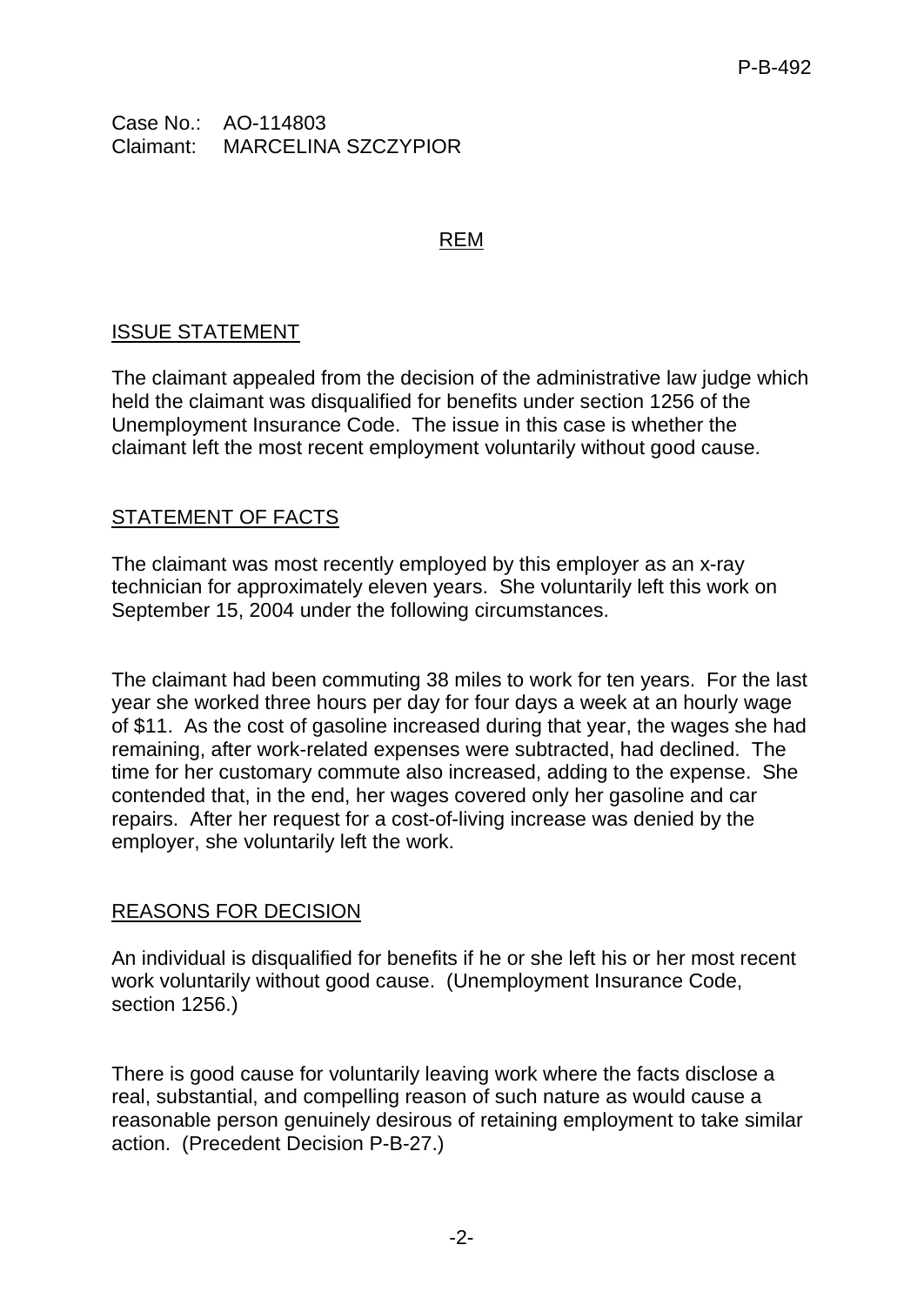An employment relationship is contractual in nature, whether express or implied, and a contract of employment is enforceable under California law whether oral or in writing. (Precedent Decision P-B-275.)

When an employee and an employer agree to an employment relationship, one of the terms of the agreement is the compensation. The employee has at least a general understanding or expectation of what the work-related expenses, such as transportation and childcare, will be. A reasonable employee makes at least a rough calculation of what the remaining wages will be after work-related expenses are subtracted in order to determine whether to accept an offer of employment. Once the conditions of employment are accepted, a subsequent dissatisfaction with those conditions, standing alone, will not support a finding of good cause to leave work. (*Hildebrand v. California Unemployment Insurance Appeals Board* (1977) 19 Cal.3d 765.)

Over time, it is likely that an employee's remaining wages after subtracting work-related expenses will change depending on changes in compensation and expenses.

A decline in a claimant's remaining wages is not attributable solely to the employment but is also dependent upon personal factors including the distance the employee lives from work, the method of transportation, the cost of transportation, and the type of childcare or family care selected.

The appeals board has held that financial circumstances can provide a claimant with good cause for leaving work. Examples include substantial increases in commuting and child care costs (Precedent Decision P-B-232); a substantial reduction in pay making the maintenance of a second residence unfeasible (Precedent Decision P-B-240); and the need for money to pay for expensive medical care that could only be secured by resigning and therefore accessing retirement funds (Precedent Decision P-B-274).

In Precedent Decision P-B-249 the Appeals Board stated that a claimant had good cause to voluntarily leave her work where the cost of her commute had increased to 28.97% of her gross weekly base wage, although the case was ultimately decided on other grounds.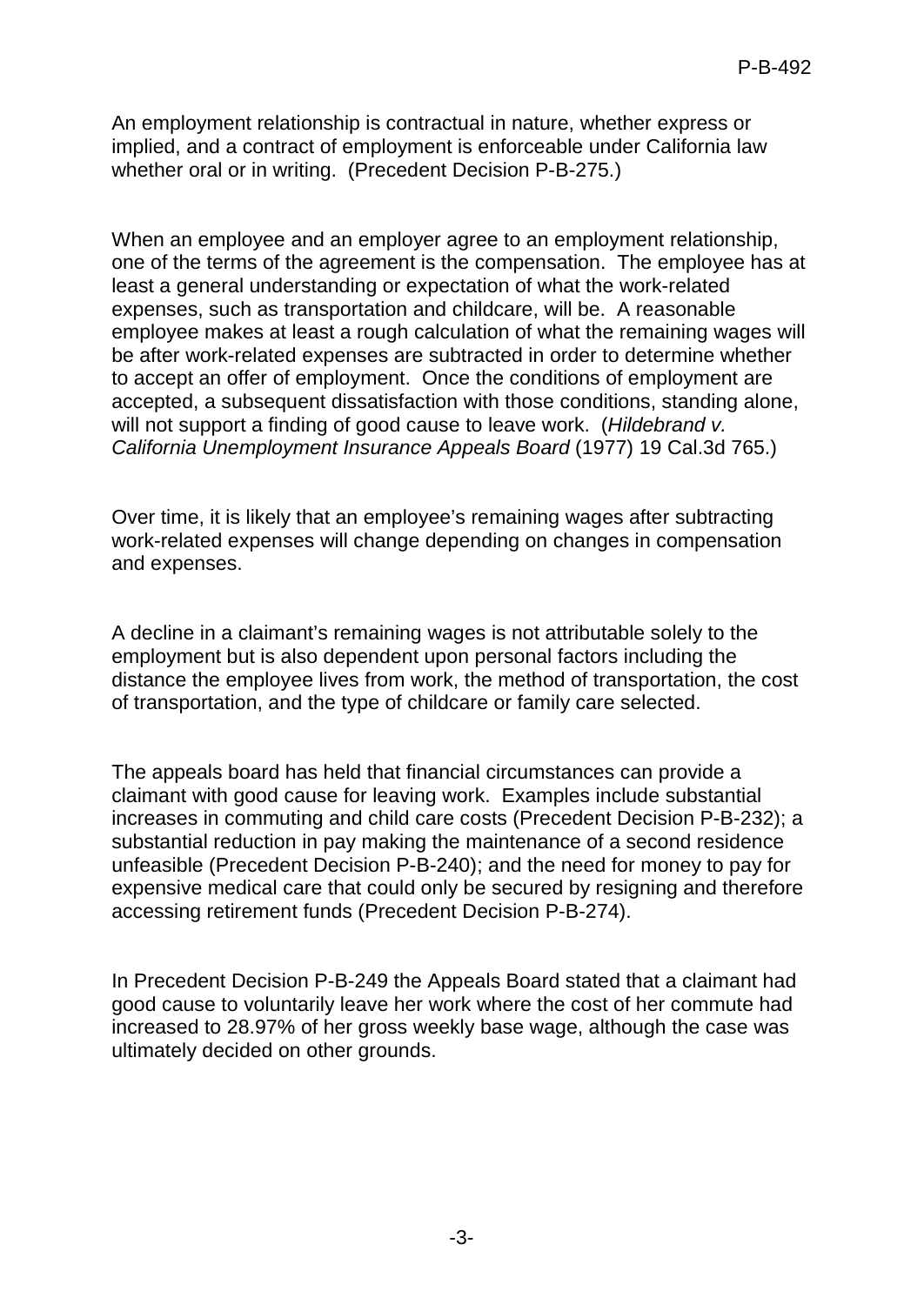In the case before us, the claimant contends that after working part-time for the employer for eleven years, her wages paid only for her gasoline and car repairs due to the increased cost of gasoline and the denial of her request for a cost-of-living increase. None of these amounts is in the record. In order to determine whether the claimant had good cause to voluntarily leave, these amounts must be ascertained. For that purpose, we set aside the decision of the administrative law judge and remand the case for further hearing regarding the amounts of these wages, work-related expenses and requested cost-of-living increase, and for a new decision.

On remand, the administrative law judge should consider factors such as the following in developing the record and arriving at a decision as to whether the claimant had good cause for leaving:

- 1. The amount of any change in wages;
- 2. The amount of any change in reasonable and necessary work-related expenses;
- 3. How recent and how rapid any changes in wages or reasonable and necessary work-related expenses have been;
- 4. Whether any change in expenses was foreseeable or unexpected;
- 5. The value of fringe benefits;
- 6. The claimant's prospects for reemployment;
- 7. Whether any increased work-related expenses might decline with alternative employment;
- 8. Whether leaving is necessary to protect access to necessities or to discretionary items;
- 9. The consequences to the claimant and claimant's family of not leaving work;
- 10. The availability of alternatives to leaving work such as using existing resources, reducing other expenses, obtaining supplementary employment, or increasing or restructuring hours or pay;
- 11. The extent of exploration of available alternatives by the claimant;
- 12. Whether the claimant gave the employer notice of the problem and an opportunity to ameliorate the situation by increasing or restructuring pay, increasing or rescheduling hours, promoting or transferring the claimant, or offering real alternatives which would ultimately increase the claimant's remaining wages and which the claimant may not have considered.